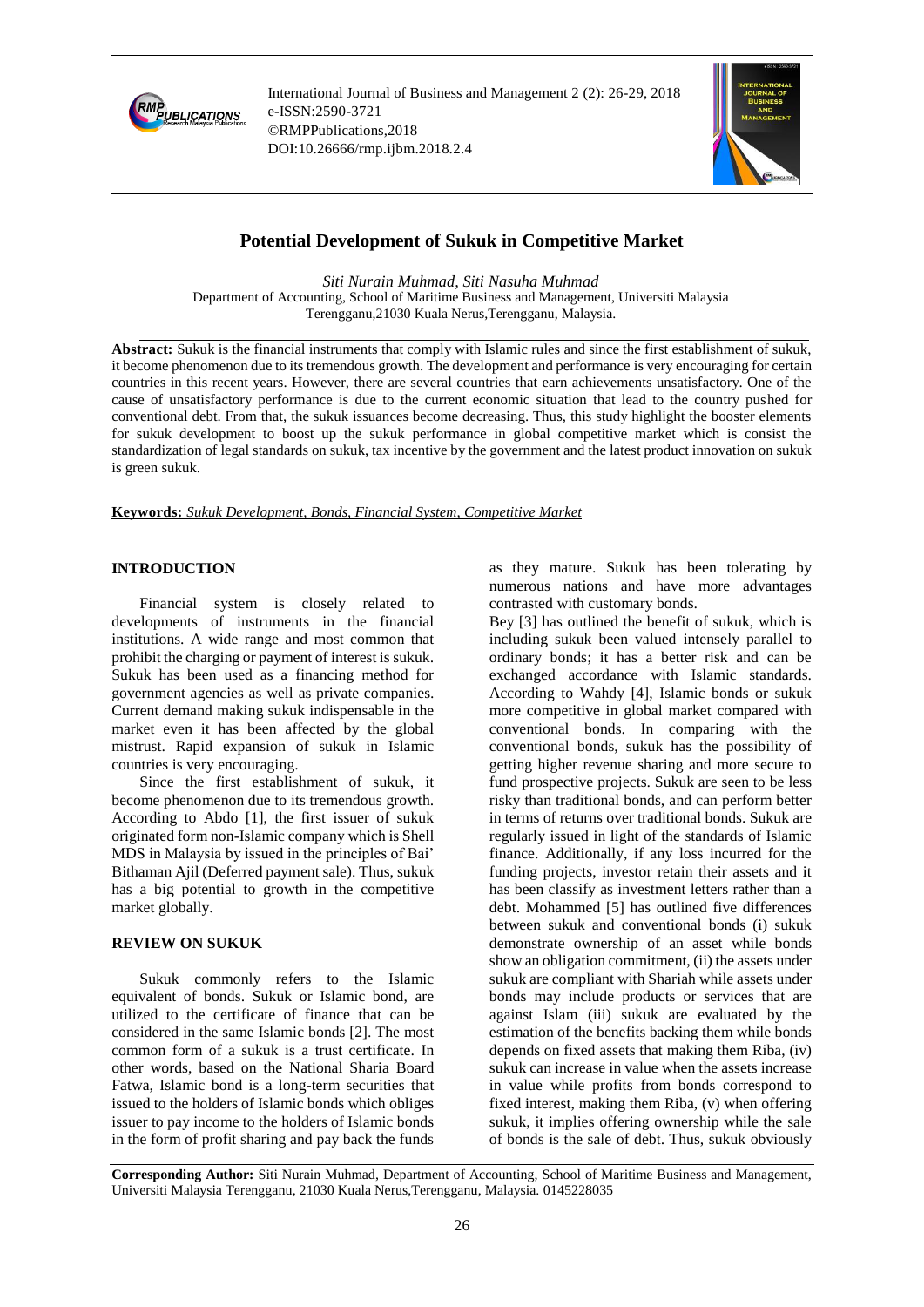has more benefit compared to conventional bonds. However, in a global market, it is very competitive to compete with conventional bonds.

#### **SUKUK PERFORMANCE**

Since the first issued by Malaysia, 2000, sukuk become extremely popular which is followed by Bahrain in 2001. Fast forward, sukuk taking up a large share of the global bond market that are used by Islamic corporations and state-run organizations alike. Pursuant to Alvi et.al [6], the excellent performance of sukuk in global market due to stability in the commodity prices and also the pick up in Corporate Sukuk issuances in certain jurisdiction. The numbers of issuers around the

world is another encouraging development where sukuk act as the financing sources for the certain project includes budgetary requirements, infrastructure development, project financing etc.

Sukuk market keep active due to the support and interest from the issuers such as Malaysia, Indonesia, Turkey, Qatar, Governments of Bahrain, UAE, Khazanah Nasional, Malaysian Airlines, Islamic Development Bank, DP World etc. Additionally, the growth of sukuk issuance due to the help form the new issuers such as Oman Telecom, Government of Jordan, Etihad Airways, Government of Togo, Neelum Jhelum (Pakistan) etc.



\*Sources: IIFM Sukuk Database

Based on Figure 1, there is volatility in sukuk performance from 2001 to 2016 where the increasing rate is starting 2010 to 2012 then decrease starting 2013 to 2015. However, in 2016, sukuk performance increases with the global sukuk issuance about USD 88279 millions. The expansion in volume amid 2016 was because of relentless issuances from Asia, GCC, Africa and certain different locales while Malaysia keep on dominating the sukuk market, however the nations like Indonesia and Turkey expanded too.

Despite to the performance of sukuk issuance, bond issuances also increase in 2016 after decrease in 2015 for certain countries. Figure 2 illustrates the comparison between sukuk and conventional bonds issuance for Gulf Cooperation Council (GCC)

countries. In GCC countries, bond issuance rapidly rising from 2015 to 2016 while sukuk issuance decrease from 2013 to 2016. It shows that, even GCC is an Islamic countries; the issuance of conventional bonds has beating the issuance of sukuk. According to Barbuscia and Vizcaino [7], the slumping of sukuk performance in 2016 is due to the budget deficits cause by low oil prices. Thus, most of them switched the sukuk to conventional bonds. Additionally, Saudi Arabia debut bond about \$17.5 billions in October 2016, which is entirely conventional. The affected oil price leads to the rise of liquidity in their banking system. Thus, Gulf government had to rely more on foreign investors rather than Islamic banks and funds, which pushed them towards conventional debt.

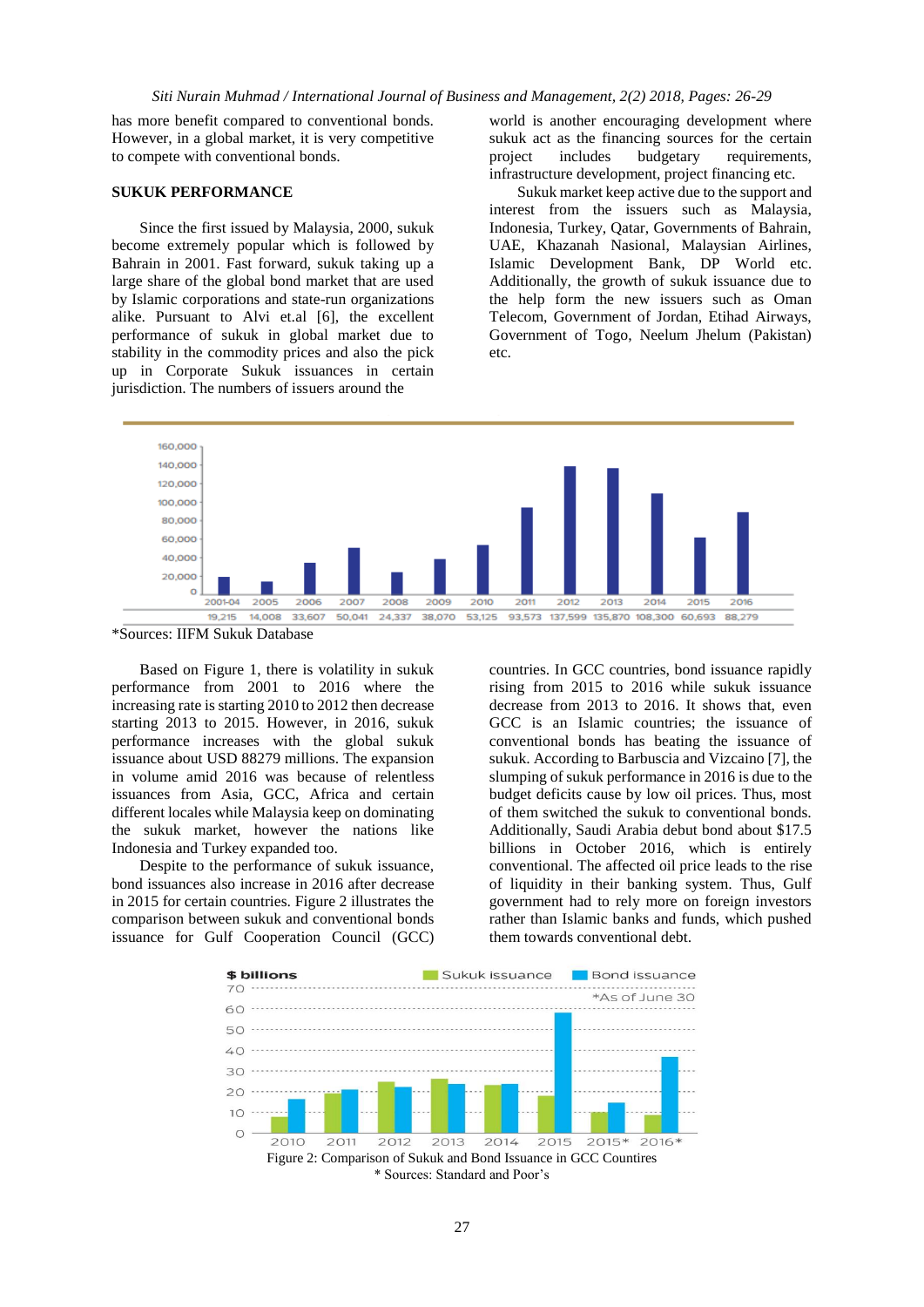Apart of GCC countries, Malaysia is one of the biggest sukuk markets. Based on records in 2016, Malaysia shows positive strides. Based on Figure 3, Malaysia dominated the market in 2016 with USD34.7 billion volume of issuance which commanding a market share about 46.4% of total sukuk issuances then followed by GCC (26.2%), Indonesia (9.9%) and Turkey (5.5%).



Figure 3: Sukuk Market 2016 \*Source: Thompson Reuters, MIFC Estimates

According to Figure 4, sukuk performance in Malaysia shows a rising rate for 2016 although it is not high as 2012. For conventional issuances, the total market issuance is decrease every year. Thus, it seems that sukuk has beat the conventional bond in Malaysia. The outstanding performance of sukuk

issuances is due to various factors in every country. For example, the government of the nation offers for tax incentive for every sukuk issuances to promote the islamic financial product and the latest promotion is about green sukuk.



Figure 4: Sukuk Issuance against Total Market Issuance in Malaysia \* Source: Bond Pricing Agency Malaysia (BPAM) and RAM

# **BOOSTER ELEMENTS OF SUKUK IN COMPETITIVE MARKET**

Although sukuk global market is keep rising for certain countries, it still less encouraging for another countries includes Islamic country. Thus, to encourage the sukuk development, it needs some booster elements, which actually has been employ by several countries.

#### **Standardization of Sukuk**

There have many challenges for sukuk to survive in global competitive market such as legal challenge of sukuk development in Islamic capital market.

Pursuant to Nazar [8], legal basis for sukuk development is not sufficient because it still relies on convention law and regulations. However, in Malaysia, it has robust regulatory standards that highlighted by Securities Commission. Thus, there are uncertainties for legal enforcement, which lead to the arising of conflict in sukuk transaction especially in legal documentation and Shariah standards. According to Nazar [8], the Shariah standard has been set properly by Accounting and Auditing Organization for Islamic Financial Institutions (AAOIFI) but the key players in the Islamic financial industry are not binding the standards. Therefore, by standardize the legal documentation on Shariah compliant sukuk in the